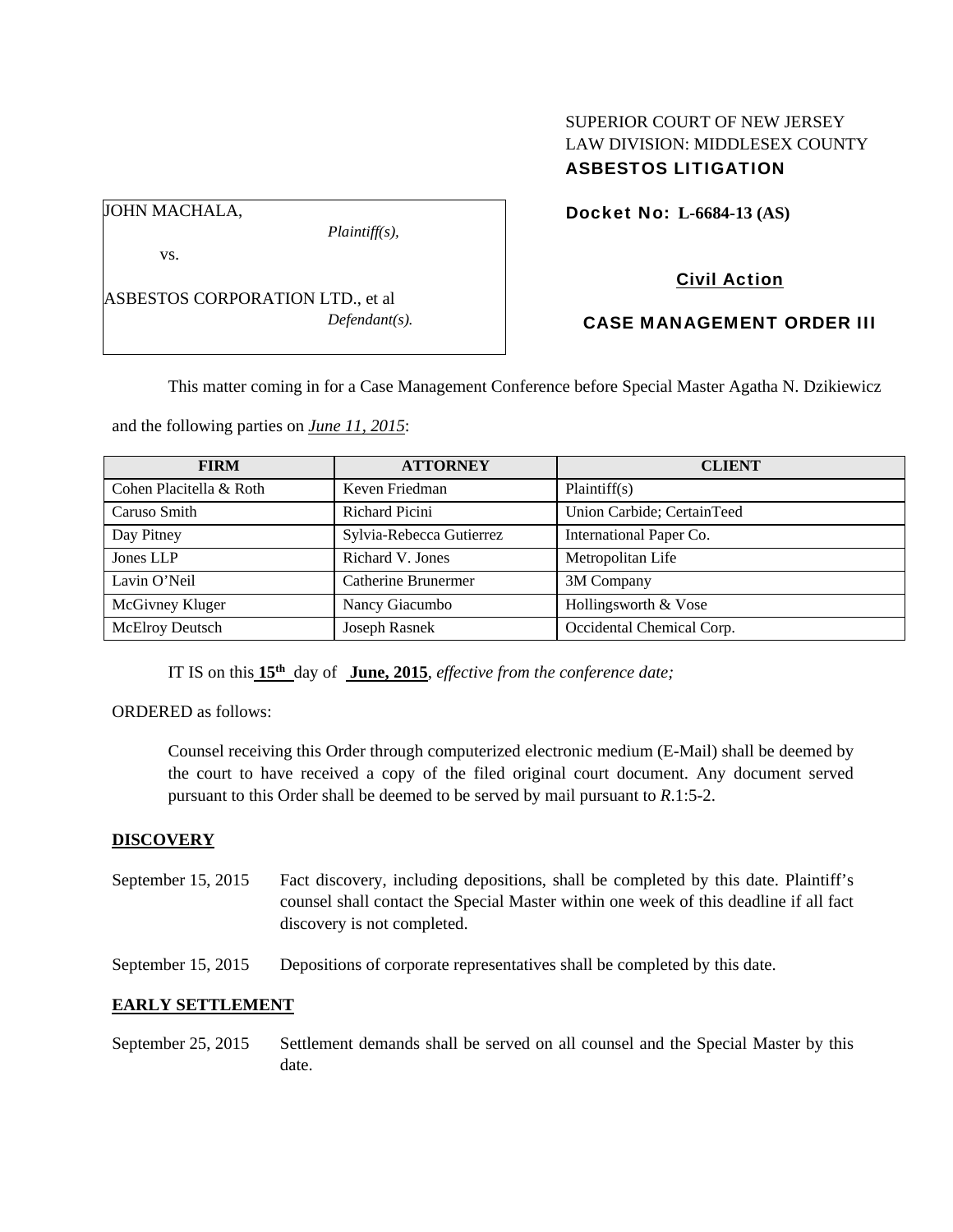# **SUMMARY JUDGMENT MOTION PRACTICE**

- September 25, 2015 Plaintiff's counsel shall advise, in writing, of intent not to oppose motions by this date.
- October 9, 2015 Summary judgment motions shall be filed no later than this date.
- November 6, 2015 Last return date for summary judgment motions.

# **MEDICAL DEFENSE**

- September 30, 2015 Plaintiff shall serve medical expert reports by this date.
- September 30, 2015 Plaintiff is to arrange for the transfer of pathology specimens and x-rays, if any, by this date.
- December 31, 2015 Defendants shall identify its medical experts and serve medical expert reports, if any, by this date. **In addition, defendants shall notify plaintiff's counsel (as well as all counsel of record) of a joinder in an expert medical defense by this date.**

# **LIABILITY EXPERT REPORTS**

- September 30, 2015 Plaintiff shall identify its liability experts and serve liability expert reports or a certified expert statement by this date or waive any opportunity to rely on liability expert testimony.
- December 31, 2015 Defendants shall identify its liability experts and serve liability expert reports, if any, by this date or waive any opportunity to rely on liability expert testimony.

### **EXPERT DEPOSITIONS**

January 22, 2016 Expert depositions shall be completed by this date. To the extent that plaintiff and defendant generic experts have been deposed before, the parties seeking that deposition in this case must file an application before the Special Master and demonstrate the necessity for that deposition. To the extent possible, documents requested in a deposition notice directed to an expert shall be produced three days in advance of the expert deposition. The expert shall not be required to produce documents that are readily accessible in the public domain.

### **PRE-TRIAL AND TRIAL**

| August 14, 2015            | The settlement conference previously scheduled on this date is <b>cancelled</b> .                                                                                                                                                                                                                                                                 |
|----------------------------|---------------------------------------------------------------------------------------------------------------------------------------------------------------------------------------------------------------------------------------------------------------------------------------------------------------------------------------------------|
| February 3, 2016 @ 10:00am | Settlement conference. All defense counsel shall appear with authority<br>to negotiate settlement and have a representative authorized to negotiate<br>settlement available by phone. Any request to be excused from the<br>settlement conference shall be made to the Special Master no later than<br>4:00pm of the day prior to the conference. |

\_\_\_\_\_\_\_\_\_\_\_\_\_\_\_\_\_\_\_\_\_\_\_\_\_\_\_\_\_\_\_\_\_\_\_\_\_\_\_\_\_\_\_\_\_\_\_\_\_\_\_\_\_\_\_\_\_\_\_\_\_\_\_\_\_\_\_\_\_\_\_\_\_\_\_\_\_\_\_\_\_\_\_\_\_\_\_\_\_\_\_\_\_\_\_\_\_\_\_\_\_\_\_\_\_\_\_\_\_\_